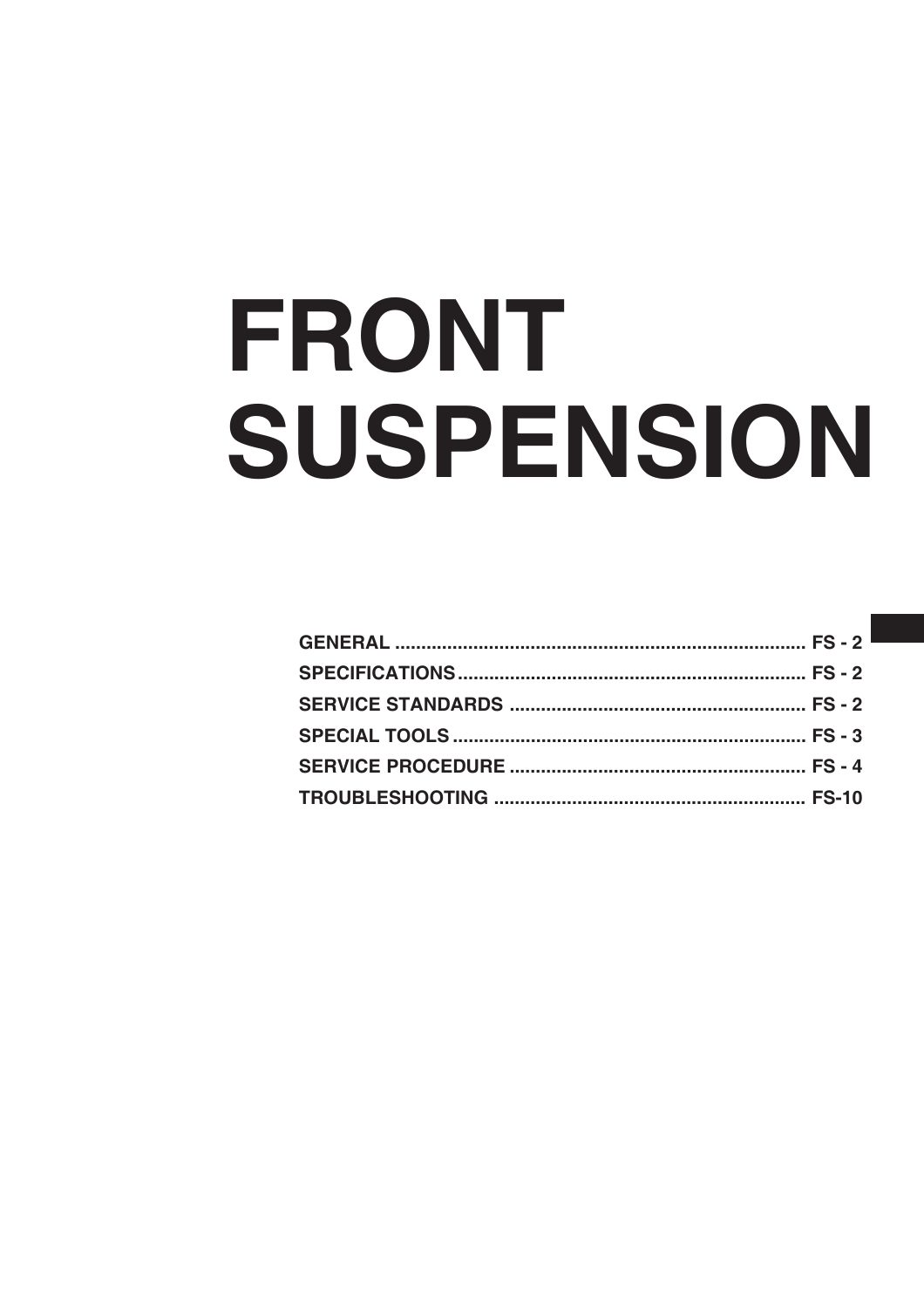#### **FS-2 FRONT SUSPENSION**

# **GENERAL**

The suspension consists of semi-elliptical piled leaf springs and shock absorbers. The suspension supports the weight of the body and absorbs the vibration and shock from the road surface, thereby preventing their direct transmission to the body for effective protection of he body, passengers and cargo. The suspension also supresses irregular vibrations of the wheels to assure stable operation.

#### **Construction and operation**

Depending on the road surface condition and load weight, the leaf springs deflect to provide buffering function. Any change in the span caused by the load is coped with by movement of the spring shackle at the rear end.

Shock absorber adequately damps axle vibration.

In addition, stabilizers are provided to reduce the rolling which occurs when the vehicle markes a turn.

# **SPECIFICATIONS**

| Vehicle model<br>Item         | <b>HD120</b>       |       |  |  |
|-------------------------------|--------------------|-------|--|--|
| Leaf spring                   |                    |       |  |  |
| L x Width x t - No. of leaves | 1300 x 70 x 11 - 7 |       |  |  |
| Shock absorber                |                    |       |  |  |
| Model                         | SA301              | SA401 |  |  |
| Max. O.D.                     | 54                 | 63.5  |  |  |
| Cylinder I.D.                 | 30                 | 35    |  |  |
| <b>Stroke</b>                 | 210                | 210   |  |  |
| Damping force when extended   | 1960N (200kgf)     |       |  |  |

# **SERVICE STANDARDS**

#### **Service Standards Table**

Maintenance item Spring bracket to shackle pin suspension clearance (Front side) 0 to 0.05 Spring bushing to shackle pin clearance Spring bracket to shackle pin clearance (Rear side) Shackle bushing to shackle pin clearance (Rear side) Shackle link to shackle pin clearance Spring bushing to shackle pin clearance (Front side) Leaf spring 0.075 to 0.15 0 to 0.05 0.025 to 0.15 0.025 to 0.15 0.075 to0.15 Limit Nominal Value (Basic dimeter in [ ]) 0.3 0.3 0.3 0.3 0.3 0.3 **Remedy** Replace shackle pin Replace bushing Replace shackle pin Replace bushing Replace shackle link or shackle pin Replace bushing



Unit:mm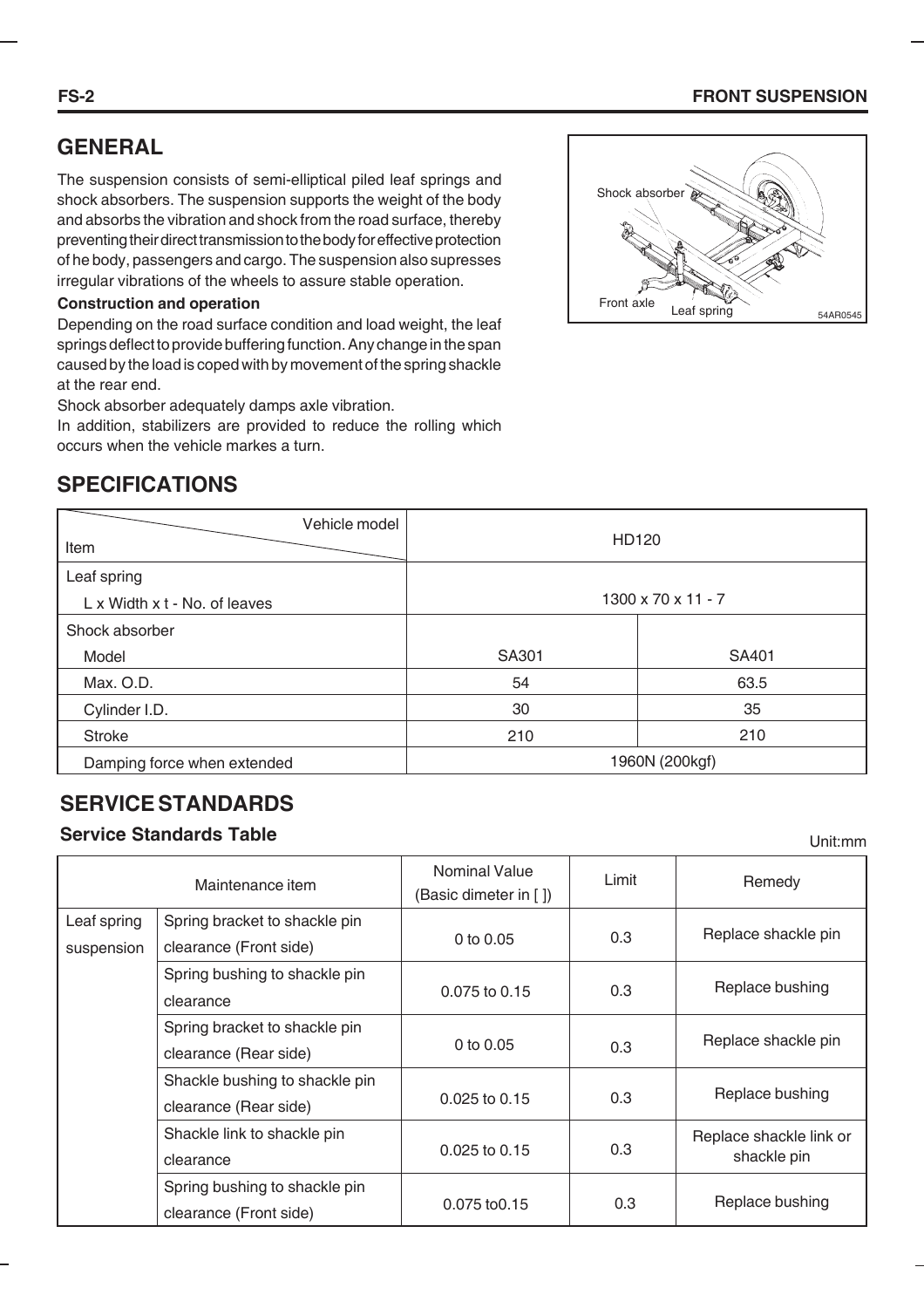## **TIGHTENING TORQUE TABLE**

|                      |                              | Unit: mm          |
|----------------------|------------------------------|-------------------|
| Location tightened   |                              | Tightening torque |
|                      | Screw size O.D, x pitch (mm) | kg∙m              |
| U-bolt mounting bolt | M <sub>16</sub> x 1.50       | 20.8 to 28.2      |
| Shackle pin lock blt | M <sub>12</sub> x 1.25       | $3.5$ to $5.5$    |
| Mounting nut         |                              |                   |
| Shock absorber lower | M24 x 1.50                   | 36 to 44          |
| bracket pin nut      |                              |                   |

# **SPECIAL TOOLS**

-

| Tool<br>(Number and name) | Illustration | Use                             |
|---------------------------|--------------|---------------------------------|
| Puller set<br>09431-83100 | ASST0030     | Removal of gear and bearing     |
| Drift<br>09517-83300      | ASST0020     | Removal of oil seal and bearing |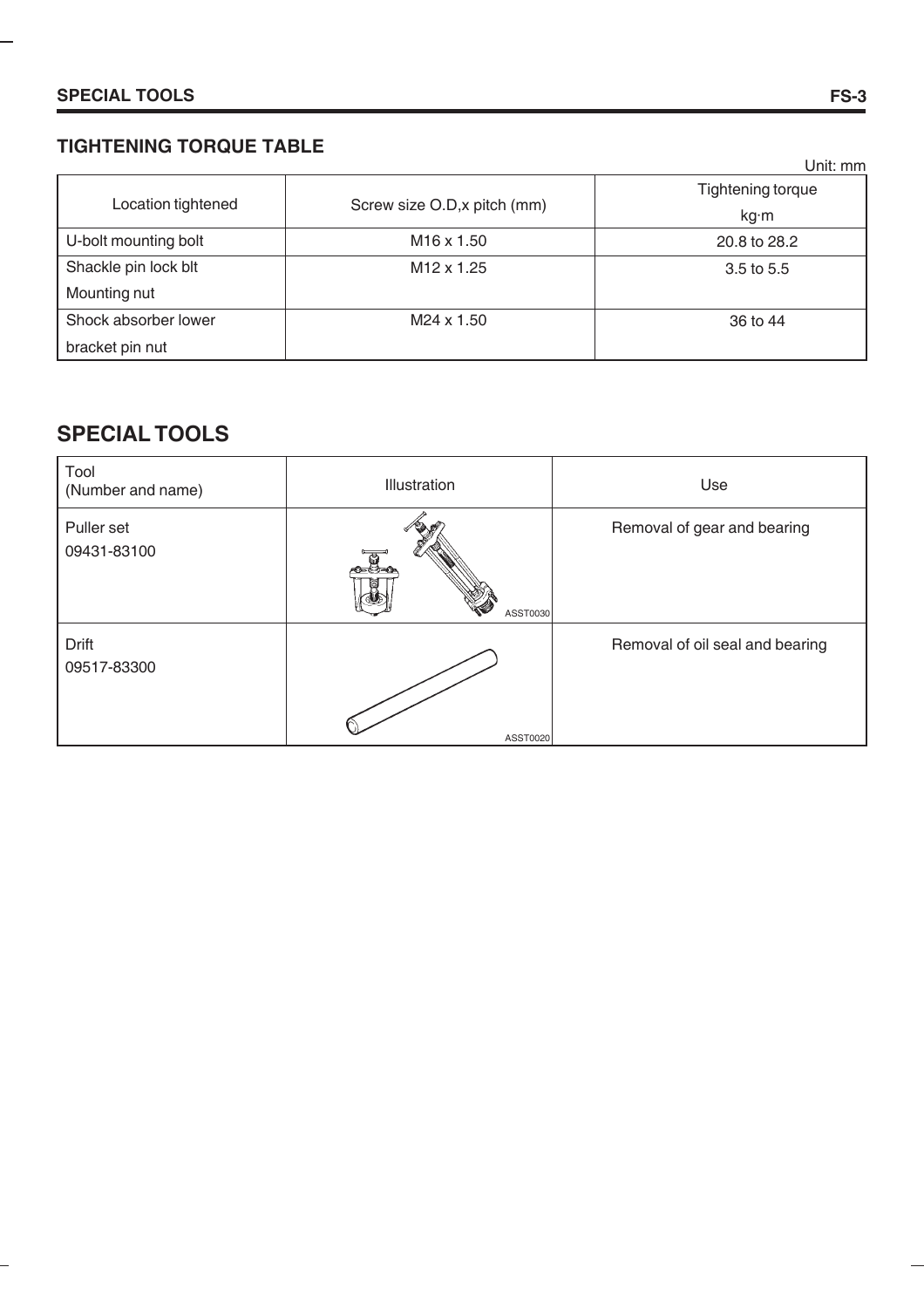## **REMOVAL**

#### **Removal of front suspension**

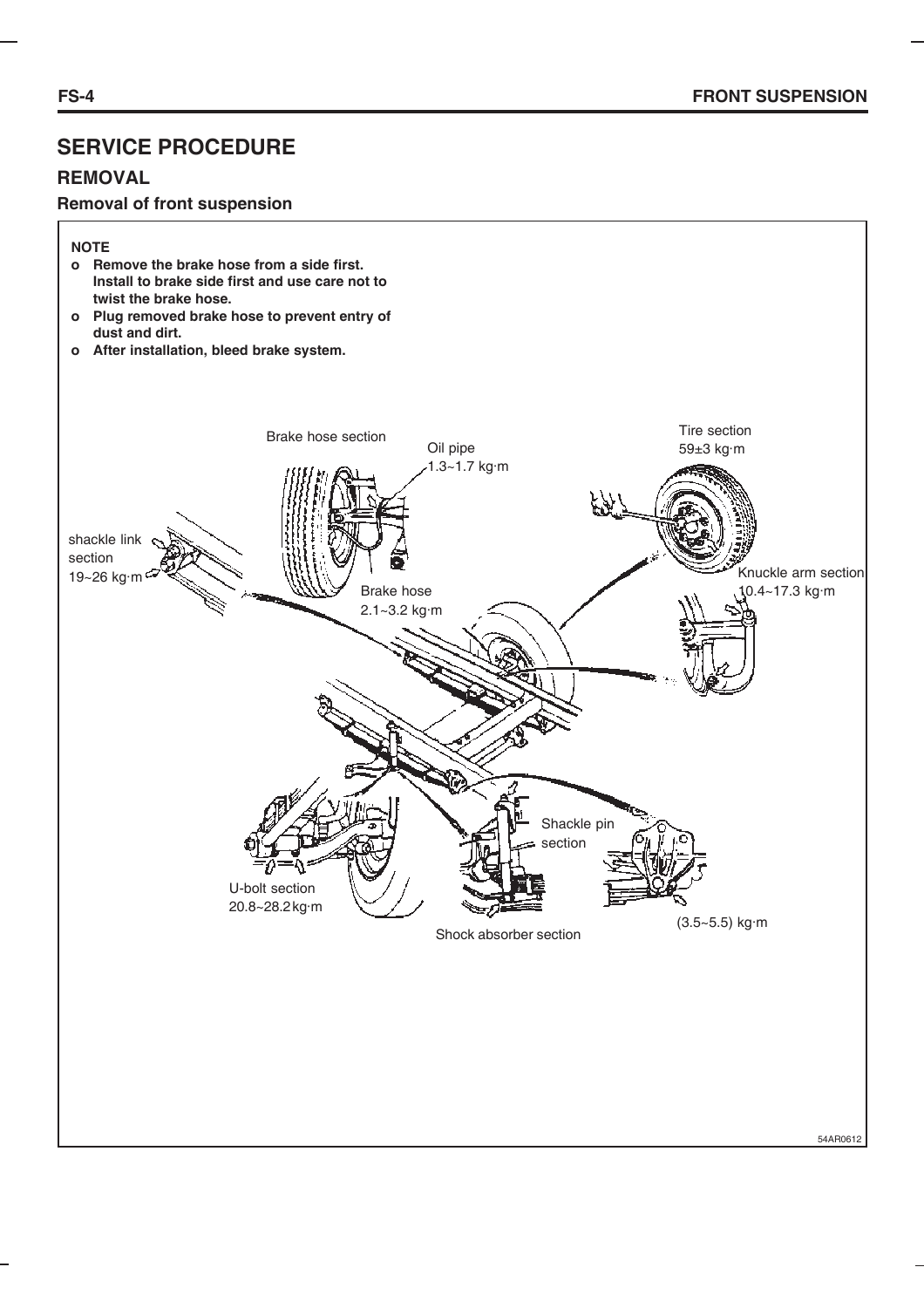#### **Removal Procedure**

(1) Removal of shackle pin lock bolt Remove the nut from the spring bracket and, using the Bar remove the lock bolt.



(2) Removal of shackle pin

Remove the grease nipple from the shackle pin and, using the special tool, puller set, remove the shackle pin. Be sure to remove the nut first for the back side.

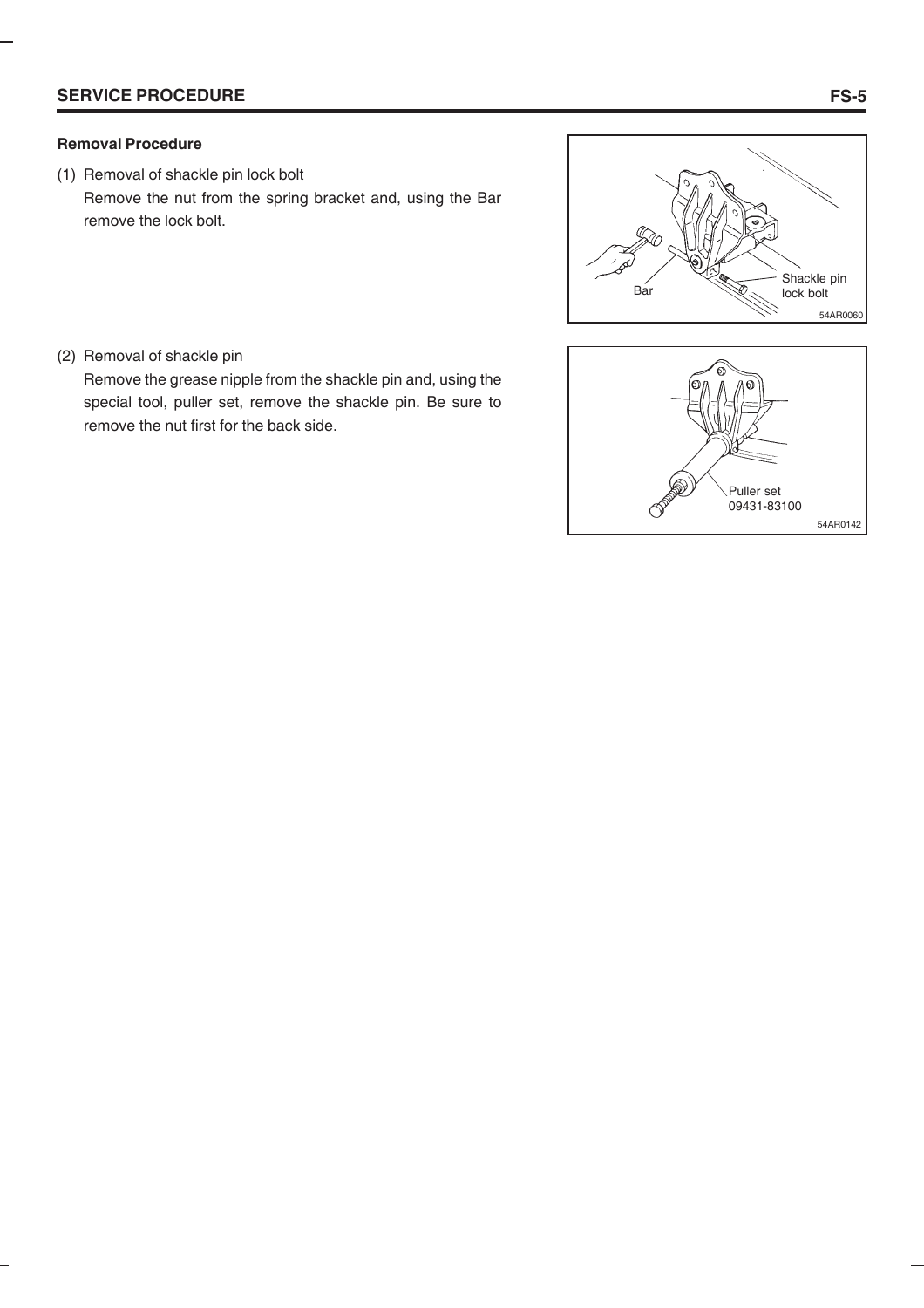#### **Disassembly, Inspection and Correction Disassembly of front suspension**



**To reassemble, reverse the order of disassembly.**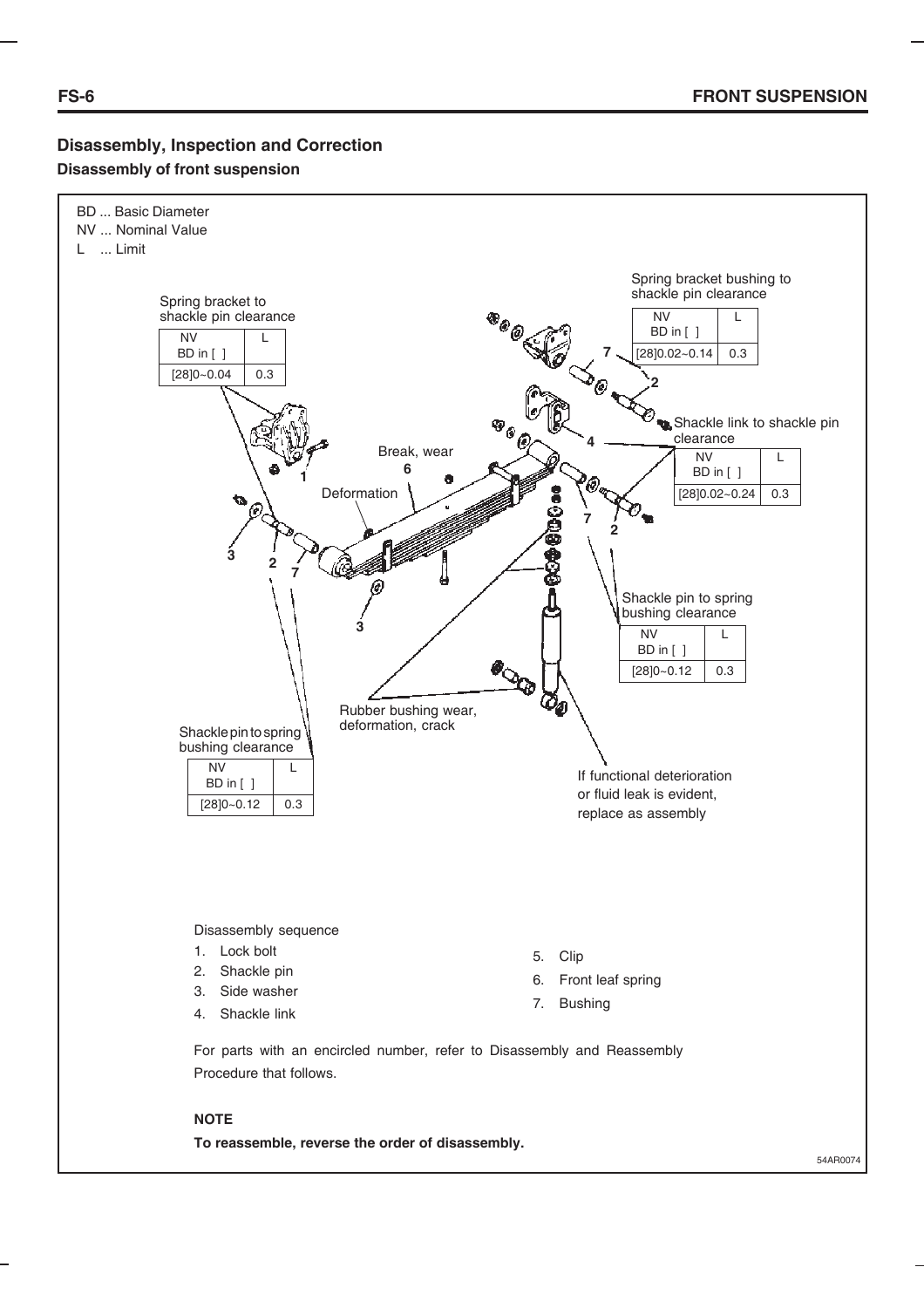#### **Disassembly Procedure**

(2) Disassembly of leaf spring

(1) Alignment marking

Make an alignment mark on the leaf spring.











(3) Removal of clips

and clip bolts.

Using a drill press, countersink the rivet where it is staked and remove the clip.

(4) Removal of bushings

Using the special tool, Drift, remove bushing from the wound-up ends of the leaf spring and shackle link.

# **Reassembly Procedure**

(1) Installation of bushings

Using the special tool, Drift press-fit the bushing into the woundup ends of the leaf spring and into the shackle link.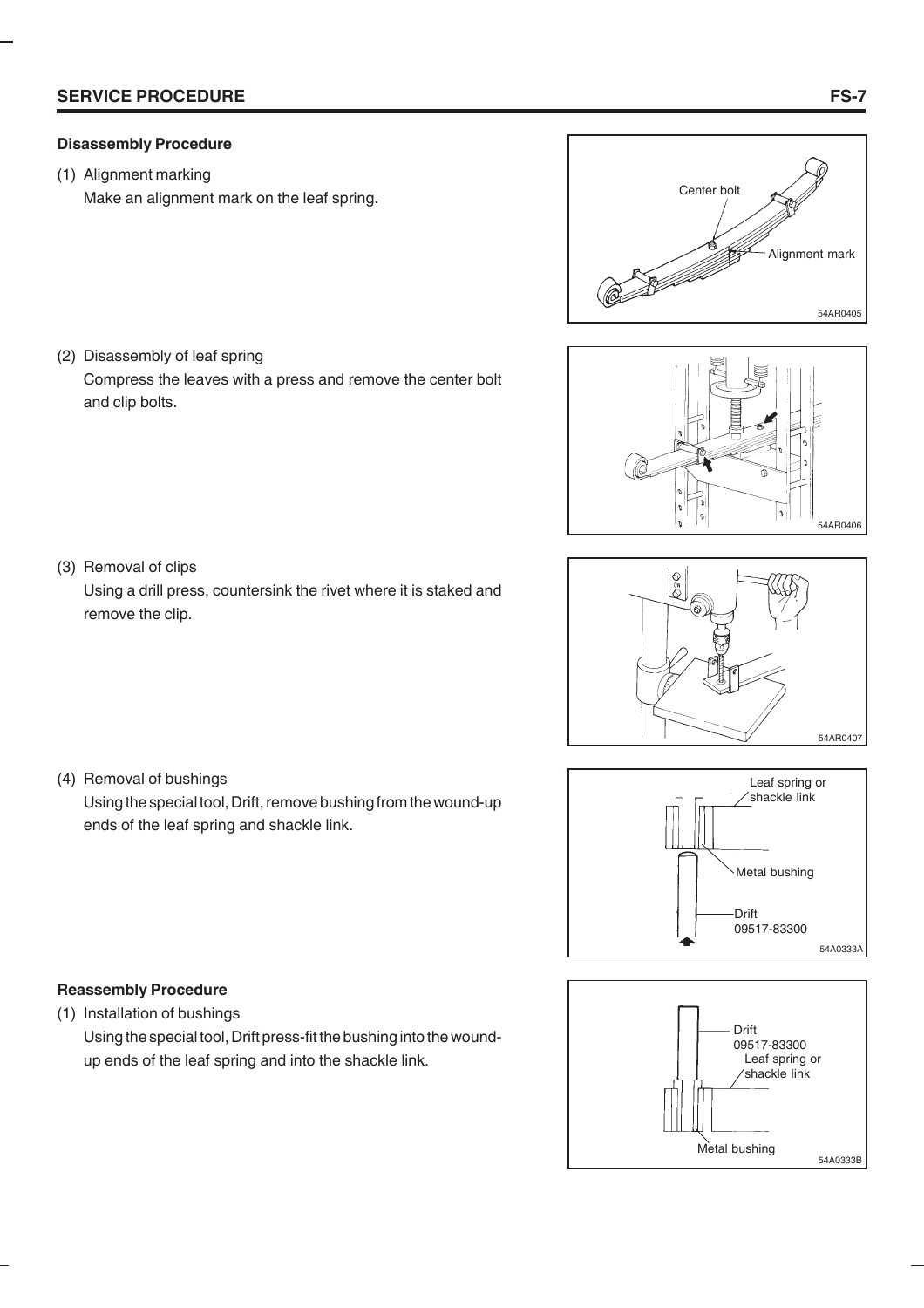#### **FS-8 FRONT SUSPENSION**

(2) Application of grease Clean leaf surfaces and apply chassis grease between leaves.



(3) Installation of clips Using a riveting machine, fit clips into position.







- (4) Reassembly of leaf springs
	- (a) Line up the alignment marks on all leaves and assemble the leaves together by temporarily tightening the center bolt.
	- (b) With the leaves compressed with a press, tighten center bolt and clip bolts.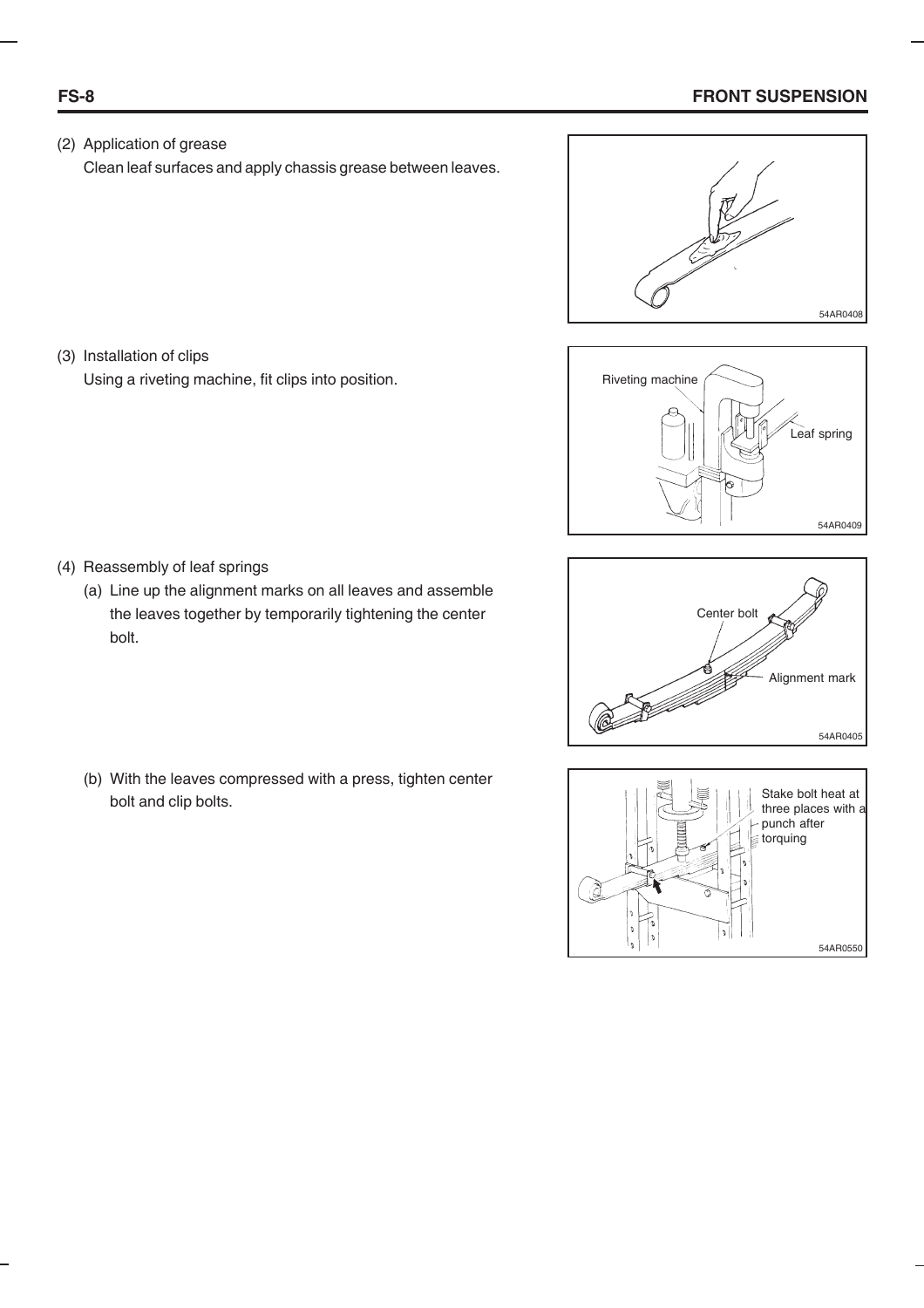#### **Installation**



#### **Installation Procedure**

(1) Combination of right and left leaf springs

When the leaf spring assembly is replaced, select an assembly so that the combination of the height codes on right and left springs conforms to any one of the combinations shown below.

#### **NOTE**

#### **Install the spring according to the classification symbols of the camber as follows.**

**(The camber classification symbols are marked on the upper side of the spring as +,O or - ).**

|                             |   | Combination of leaves |  |   |  |
|-----------------------------|---|-----------------------|--|---|--|
| Item                        | 2 | 3                     |  | 6 |  |
| Leaf spring<br>assembly, LH |   |                       |  |   |  |
| Leaf spring<br>assembly, RH |   |                       |  |   |  |

(2) Locating the shackle pin

Using the Bar, align the lock bolt holes in spring bracket and shackle link with shackle pin lock bolt groove.

(3) After installation, feed chassis grease into each grease nipple.



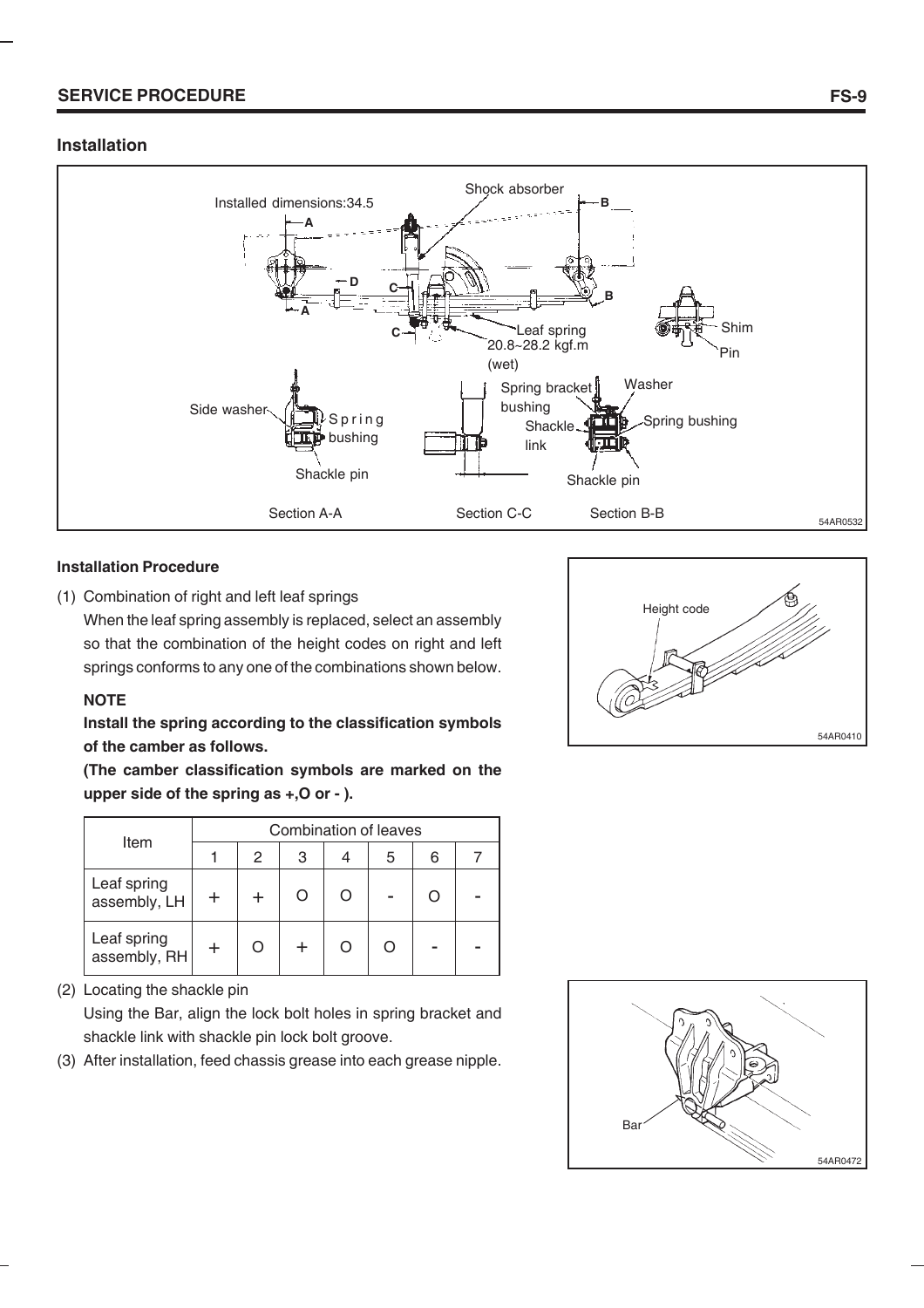# **TROUBLESHOOTING**

#### **NOTE**

## **Inspection the front and rear suspensions at the same time.**

| Symptom               | Probable cause                     | Remedy          |
|-----------------------|------------------------------------|-----------------|
| Spongy feel           | Defective shock absorber           | Replace         |
| Cyclic bounce         | Tire unevenly worn                 | Replace         |
|                       | Wheels and tires out of balance    | Correct balance |
| <b>Bumps directly</b> | Tire inflation pressure too high   | Adjust          |
| Ireceived             | Cracked or broken leaf spring      | Replace         |
| lVehicle tends to     | Broken leaf spring                 | Replace         |
| develop noise         | Worn spring metal bushing          | Replace         |
| when not loaded       | Worn shock absorber rubber bushing | Replace         |
|                       | Shock absorber left loose          | Retighten       |
| lVehicle tends to     | Damaged spring bracket             | Replace         |
| develop noise         | U-bolt left loose                  | Retighten       |
| Iwhen loaded          |                                    |                 |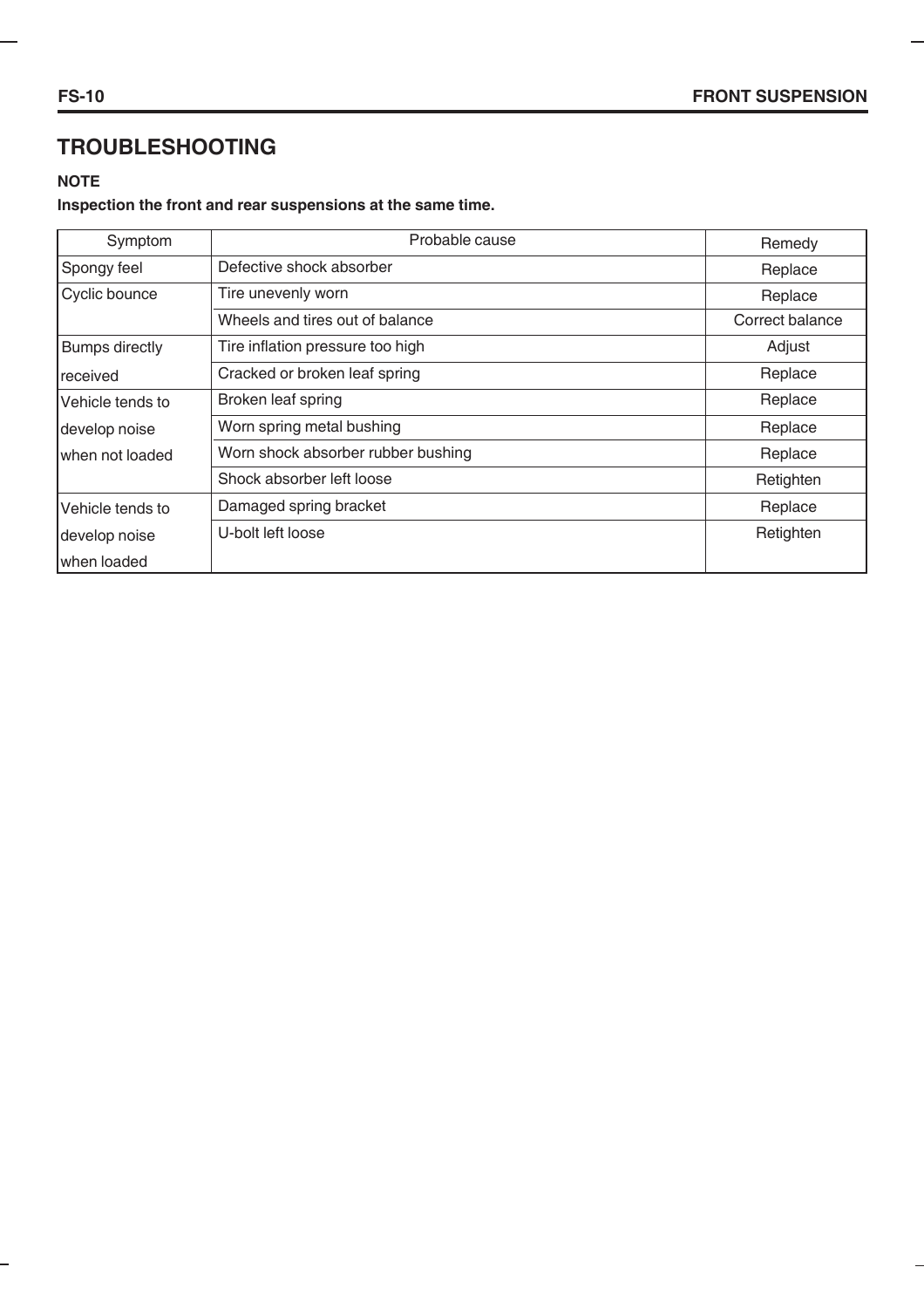# REAR SUSPENSION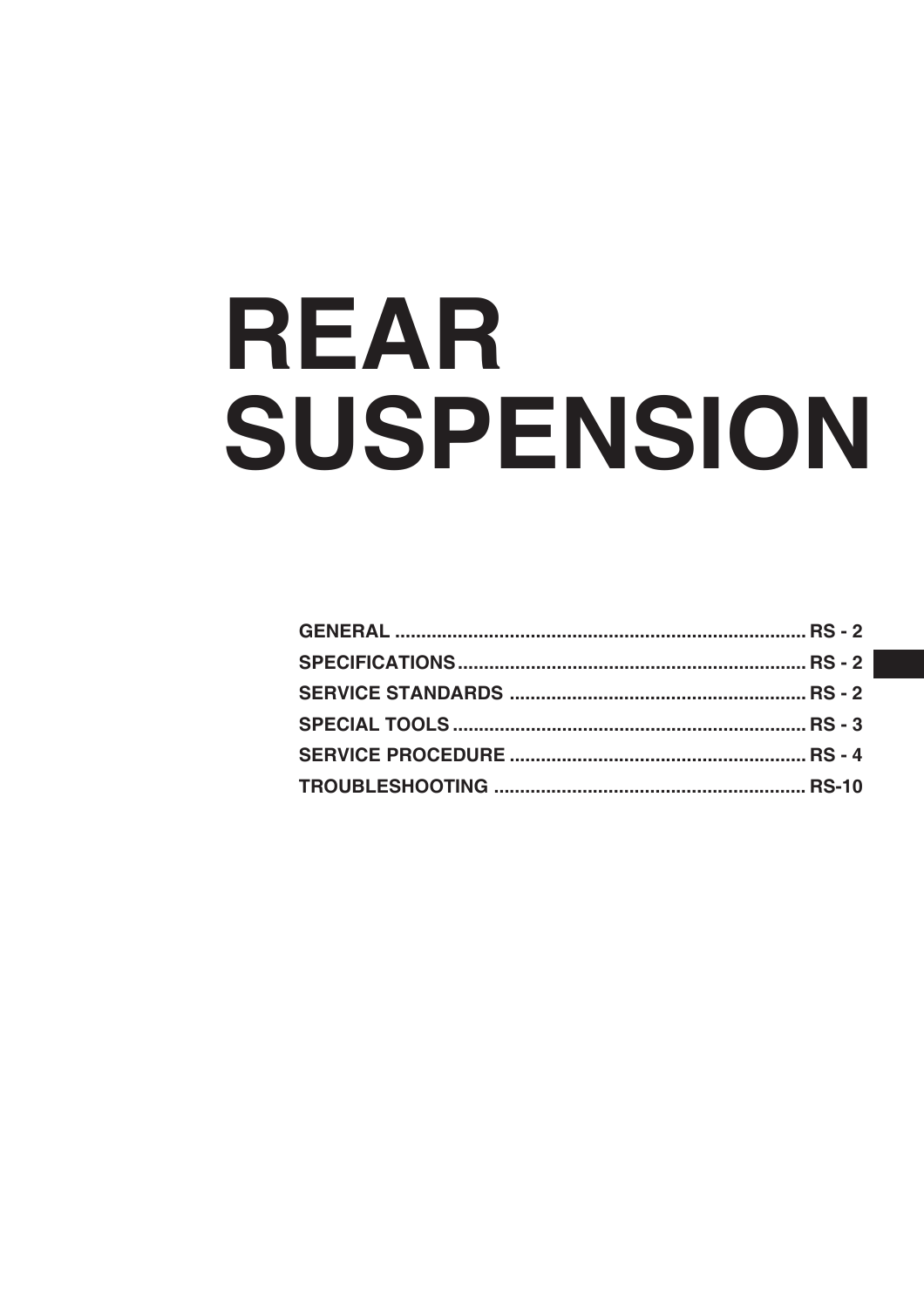# **GENERAL**

The leaf springs mounted between the frame and rear axle, not only support the weight of vehicle body, but also absorb any vibration and shock from the road surface, thereby preventing their direct transmission to the body for effective protection of the body, passengers, and cargo. They also help suppress irregular vibrations of the wheels to ensure road stability.



# **SPECIFICATIONS**

| Item                          | Vehicle model | HD120                           |
|-------------------------------|---------------|---------------------------------|
| Leaf spring                   | Main          | $1300 \times 70 \times 11 - 10$ |
| L x Width x t - No. of leaves | Helper        | $1020 \times 70 \times 11 - 6$  |

# **SERVICE STANDARDS**

# **SERVICE STANDARDS TABLE**

Unit:mm

| Maintenance item          | <b>Nominal Value</b><br>(Basic dimeter in [ ]) | Limit | Remedy                                |  |
|---------------------------|------------------------------------------------|-------|---------------------------------------|--|
| Spring bracket bushing to |                                                |       |                                       |  |
| shackle pin clearance     | [32] 0 to 0.05                                 | 0.3   | Replace spring bracket or shackle pin |  |
| Spring bushing to         |                                                |       |                                       |  |
| shakcle pin clearance     | [32] 0.025 to 0.15                             | 0.5   | Replace bushing or shackle pin        |  |
| Shackle link to           |                                                |       |                                       |  |
| shackle pin clearance     | [32] 0 to 0.05                                 | 0.3   | Replace shackle link or shackle pin   |  |
| Shackle link bushing to   |                                                |       |                                       |  |
| shackle pin clearance     | [32] 0.025 to 0.15                             | 0.5   | Replace bushing or shackle pin        |  |

## **TIGHTENING TORQUE TABLE**

|                                   | Screw size O.D,        | Tightening torque |  |
|-----------------------------------|------------------------|-------------------|--|
| Location tightened                | x pitch (mm)           | kg·m              |  |
| U-bolt                            | $M20 \times 2$         | 45 to 47          |  |
| Shock absorber i bolt tighten nut | M22 x 1.5              | 26 to 35          |  |
| Shackle pin lock bolt             | $M10 \times 1.25$      | $3.5$ to $5.5$    |  |
| Rubber bumper tighten nut         | M <sub>12</sub> x 1.25 | 3.4 to 5.0        |  |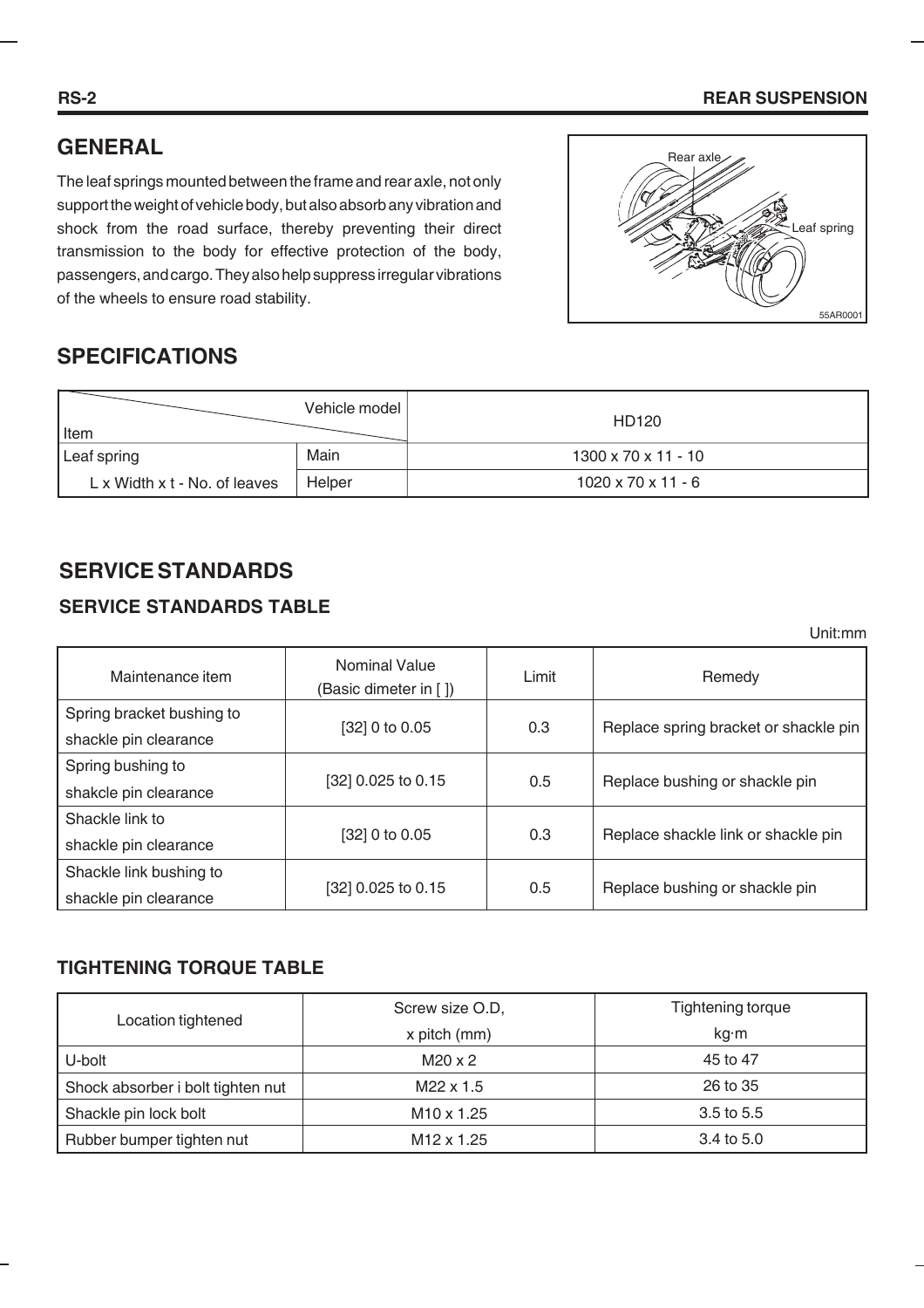-

# **SPECIAL TOOLS**

| Tool<br>(Number and name) | Illustration | Use                             |
|---------------------------|--------------|---------------------------------|
| Puller set<br>09431-83100 | ASST0030     | Removal of gear and bearing     |
| Drift<br>09517-83300      | ASST0020     | Removal of oil seal and bearing |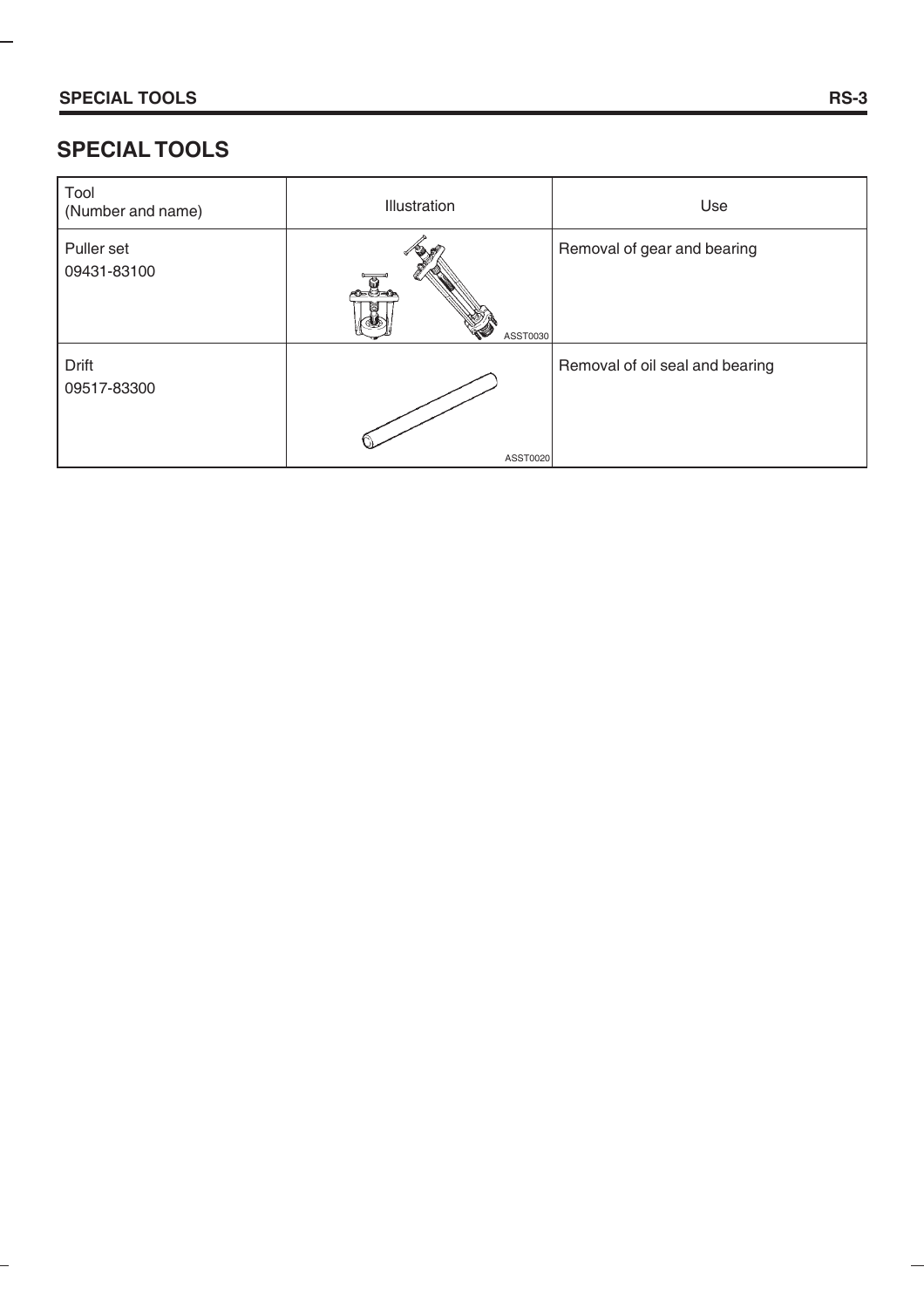# **SERVICE PROCEDURE REMOVAl Removal of front suspension**



#### **NOTE**

- **o Remove the brake hose from frame side first and reinstall it from the rear axle housing first, use care not to twist the brake hose.**
- **o Plug removed brake hose to prevent entry of dust and dirt.**
- **o After installation, bleed brake system.**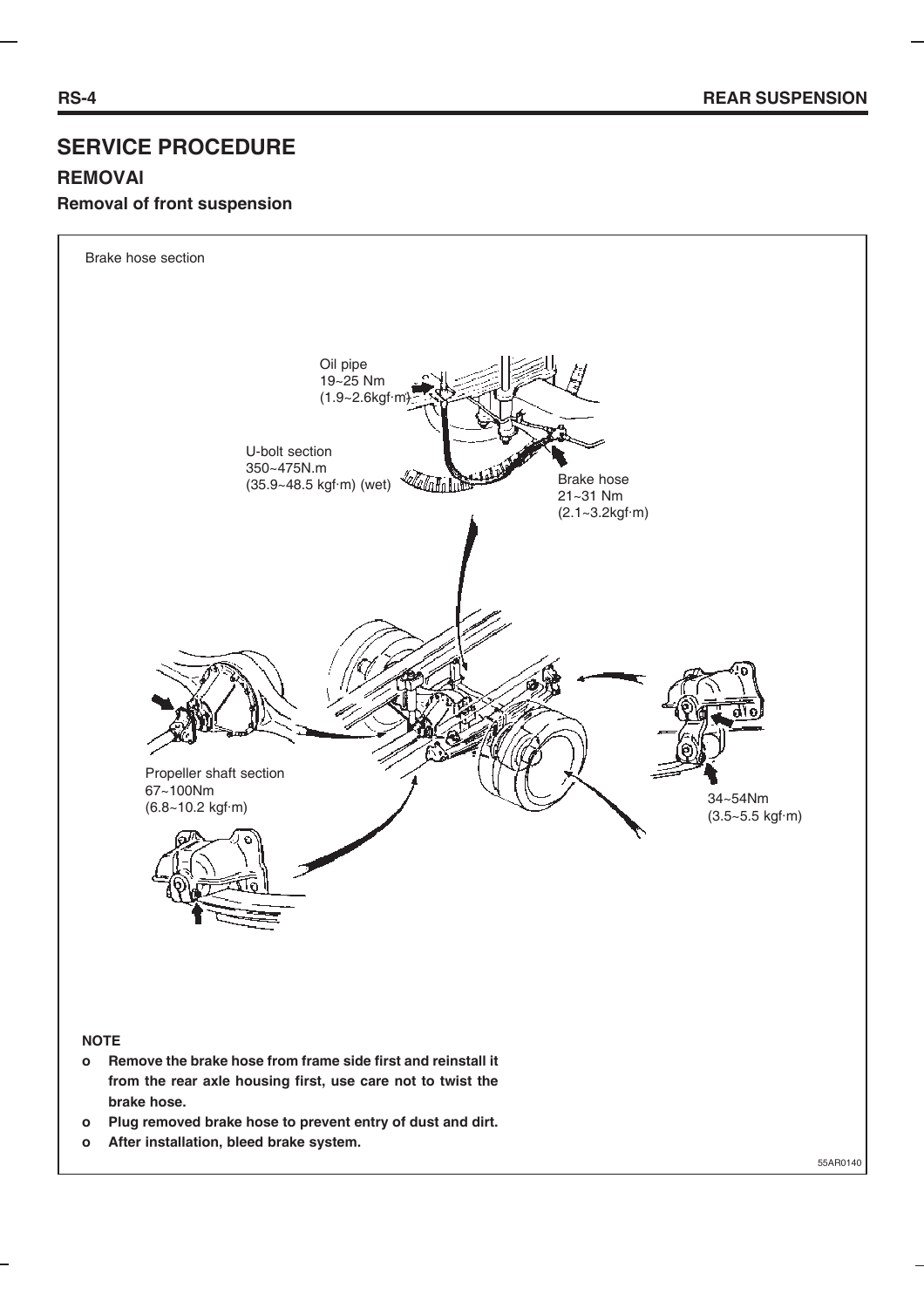#### **Removal Procedure**

(1) Removal of shackle pin lock bolt Remove the nut from the spring bracket, one at front and two in the rear, and remove the lock bolt using the Bar.



(2) Removal of shackle pin

Remove the grease nipple from the shackle pin and, using the special tool, puller set, remove the shackle pin.

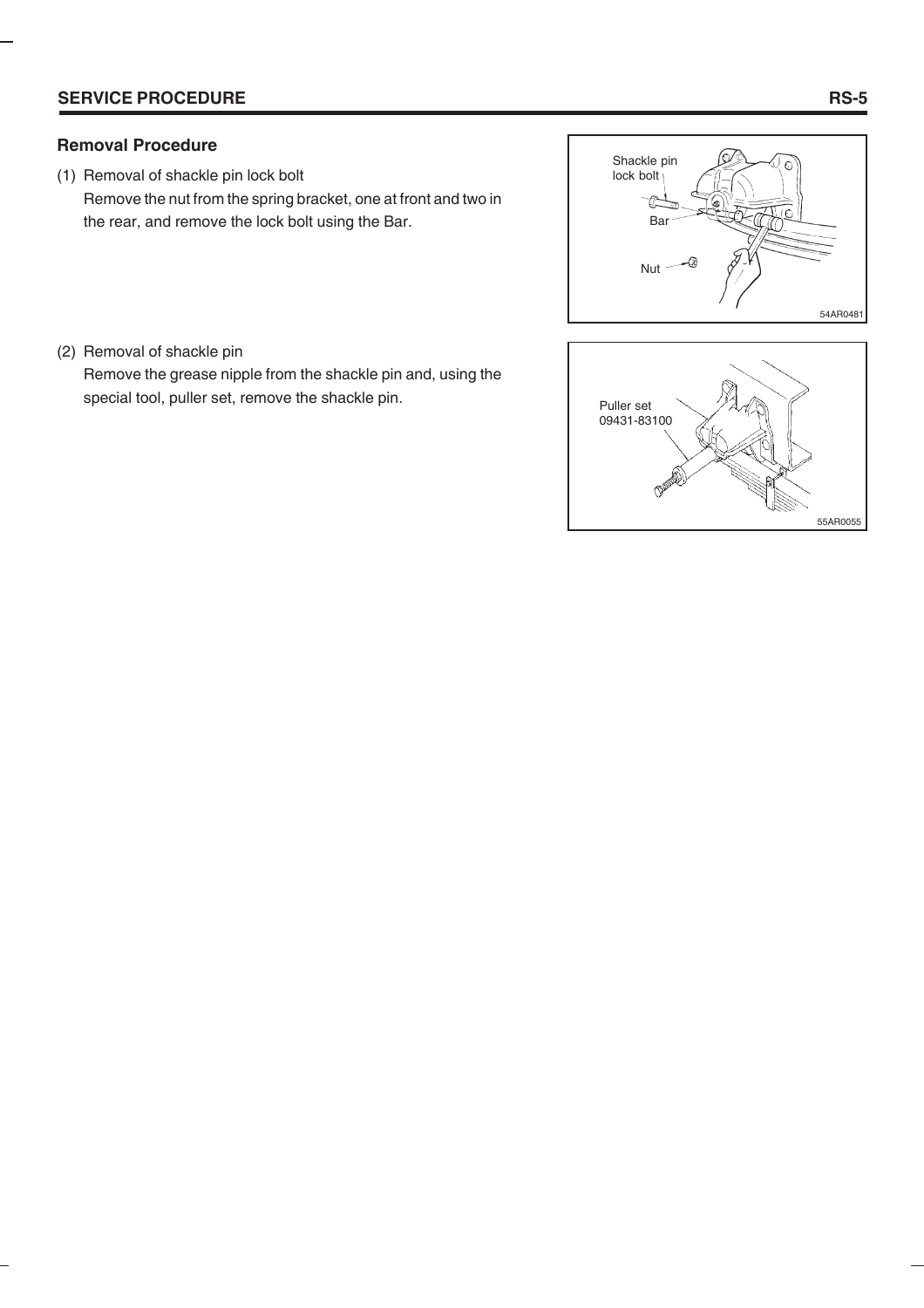#### **Disassembly, Inspection and Correction**



To reassemble, reverse the order of disassembly.<br>
55AR0133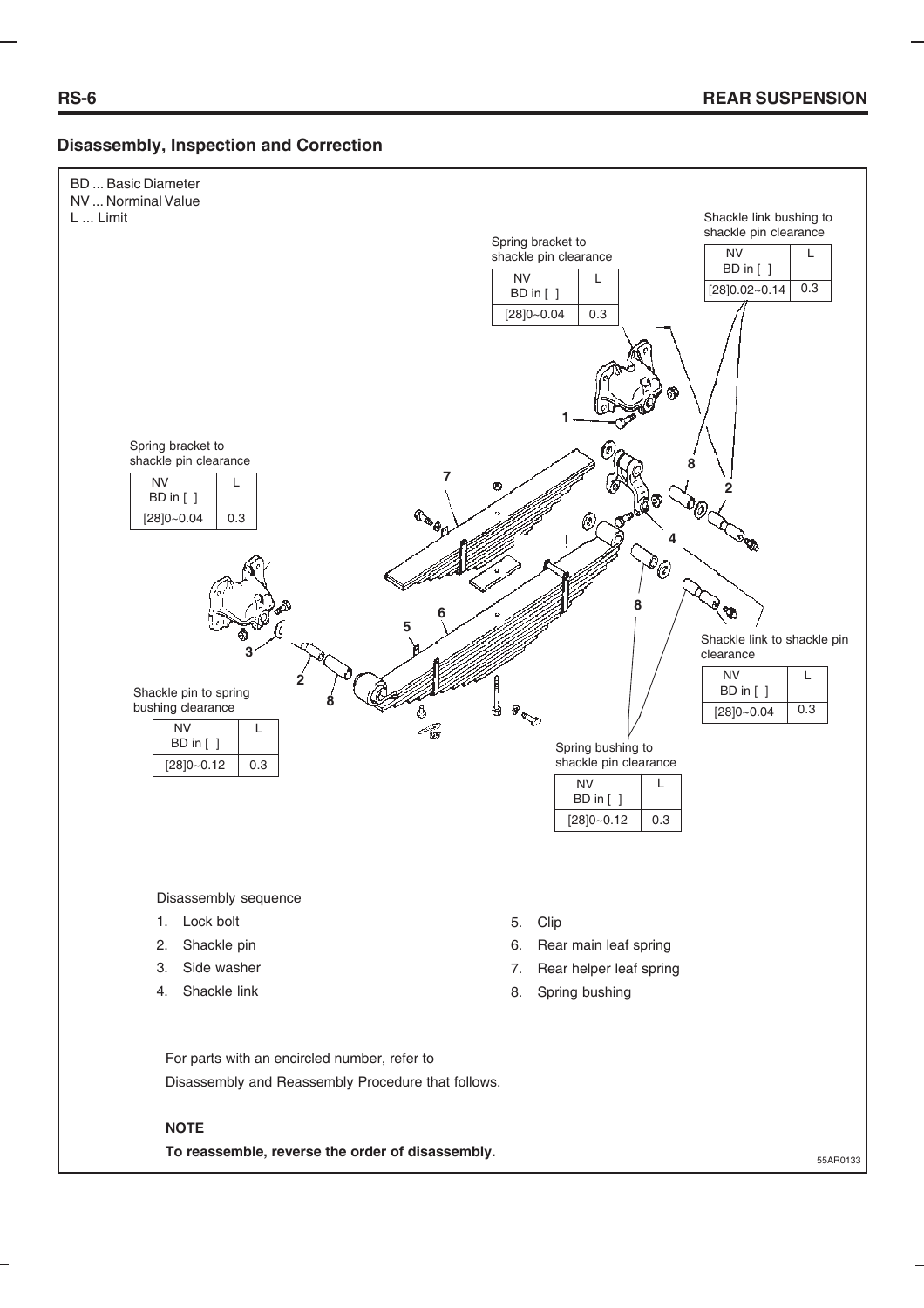(1) Alignment marking

Make an alignment mark on the leaf spring.



(2) Disassembly of leaf spring Compress the leaves with a press and remove the center bolt and clip bolts.









- **Reassembly Procedure**
- (1) Installation of bushings Using the special tool, Drift press-fit the bushing into the woundup ends of the leaf spring and into the shackle link.

(3) Removal of clips

(4) Removal of bushings

Using a drill press, countersink the rivet where it is staked and removed the clip.

Using the special tool, Drift, remove bushing from the wound-up

ends of the leaf spring and shackle link.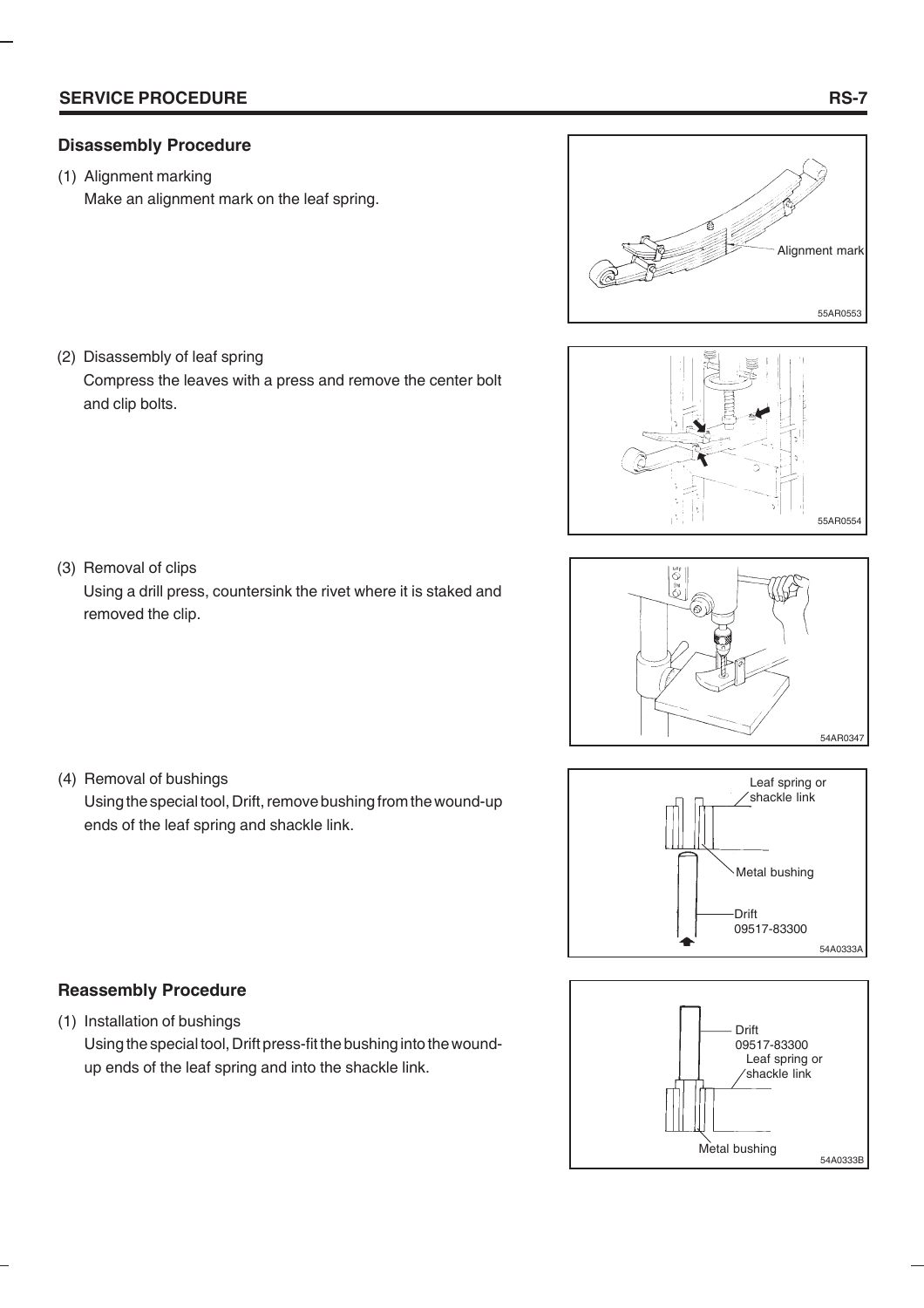#### **RS-8 REAR SUSPENSION**

(2) Application of grease Clean leaf surfaces and apply chassis grease between leaves.









Using a riveting machine, fit clips into position.

(4) Reassembly of leaf springs

(3) Installation of clips

(a) Line up the alignment marks on all leaves and assemble the leaves together by temporarily tightening the center bolt.

(b) With the leaves compressed with a press, tighten center bolt and clip bolts.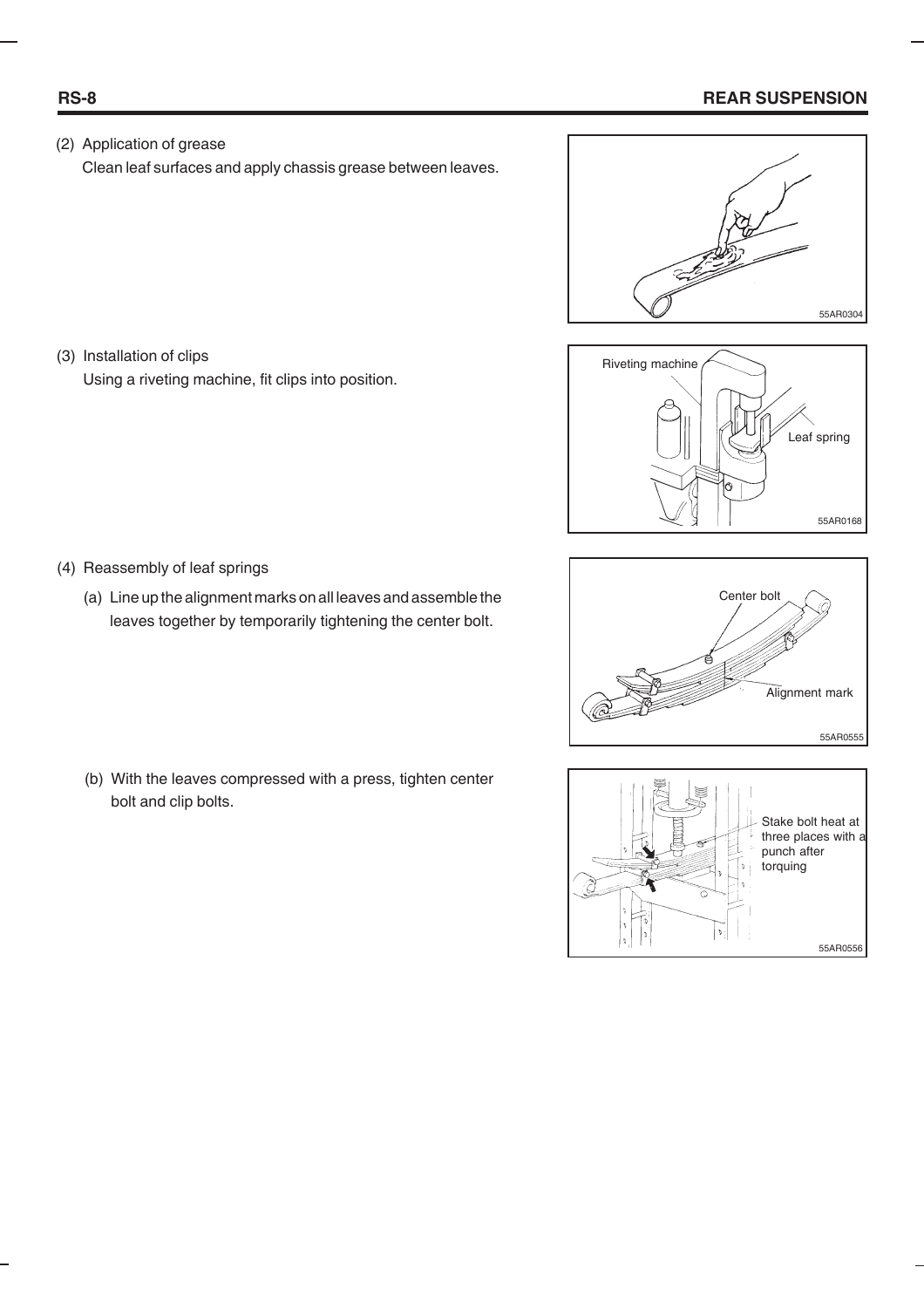#### **Installation**



#### **Installation Procedure**

- (1) Combination of right and left leaf springs When the leaf spring assembly is replaced, select an assembly so that the height codes on the right leaf spring is identical to that on the left spring.
- (2) Locating the shackle pin Using the Bar, align the lock bolt hole in spring bracket and shackle link with the lock bolt groove in shackle pin.
- (3) After installation, feed chassis grease into each grease nipple.

#### **NOTE**

**Install the spring according to the classification symbols of the camber as follows.**

**(The camber classification symbols are marked on the upper side of the spring as +,O or - ).**

| Item                        | Combination of leaves |   |   |  |   |  |  |
|-----------------------------|-----------------------|---|---|--|---|--|--|
|                             |                       | 2 | 3 |  | 5 |  |  |
| Leaf spring<br>assembly, LH |                       |   |   |  |   |  |  |
| Leaf spring<br>assembly, RH |                       |   |   |  |   |  |  |